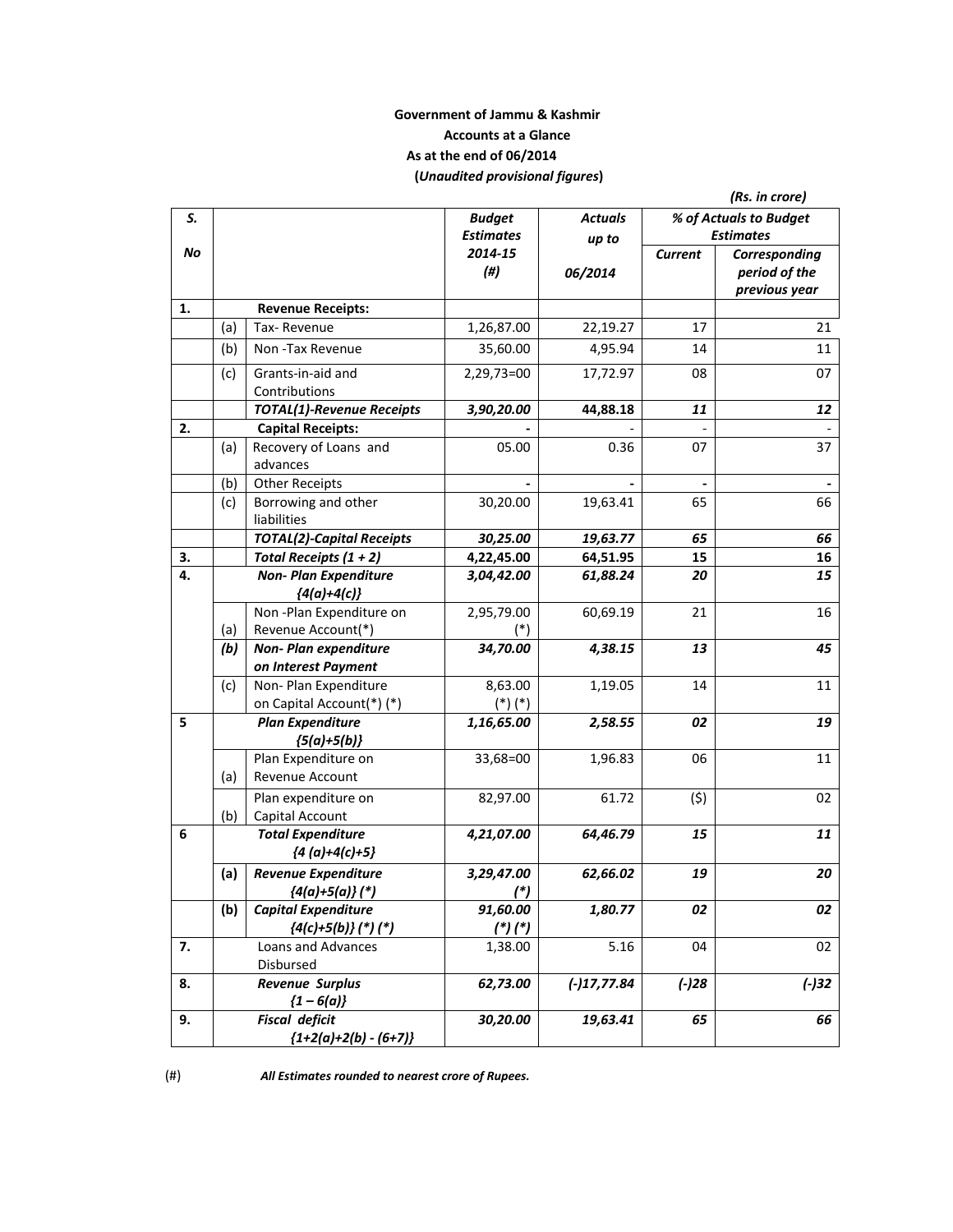$(*)$  There is a difference of Rs.486.00 crore between the total Revenue Expenditure Estimates shown in *the "Abstract of Expenditure within Revenue Account"(Rs.3,24,61=00 crore)and those shown in"'Budget at a Glance"(Rs.3,29,47.00 crore)in the Budget for 2014‐15.*

 $(*)$  (\*) Similarly, there is a difference of Rs.208=00 crore between the total Capital Expenditure Estimates *shown in the "Abstract of Capital Expenditure outside Revenue Account"(Rs.89,52=00 crore)and those shown in" Budget at a Glance"(Rs.91,60=00 crore)in the Budget for 2014‐15.*

Matter stands referred to the State Government for clarification. In the meantime figures as appearing in the "Budget at a Glance"2014-15 have been adopted in this Statement, for squaring purposes, and the *differential amounts of Rs.4,86=00 crore and Rs.2,08=00 crore have been tentatively added to Revenue Expenditure(Non‐Plan) and Capital Expenditure(Non‐Plan) estimates respectively.*

*(\$) Works out to less than 01 per cent*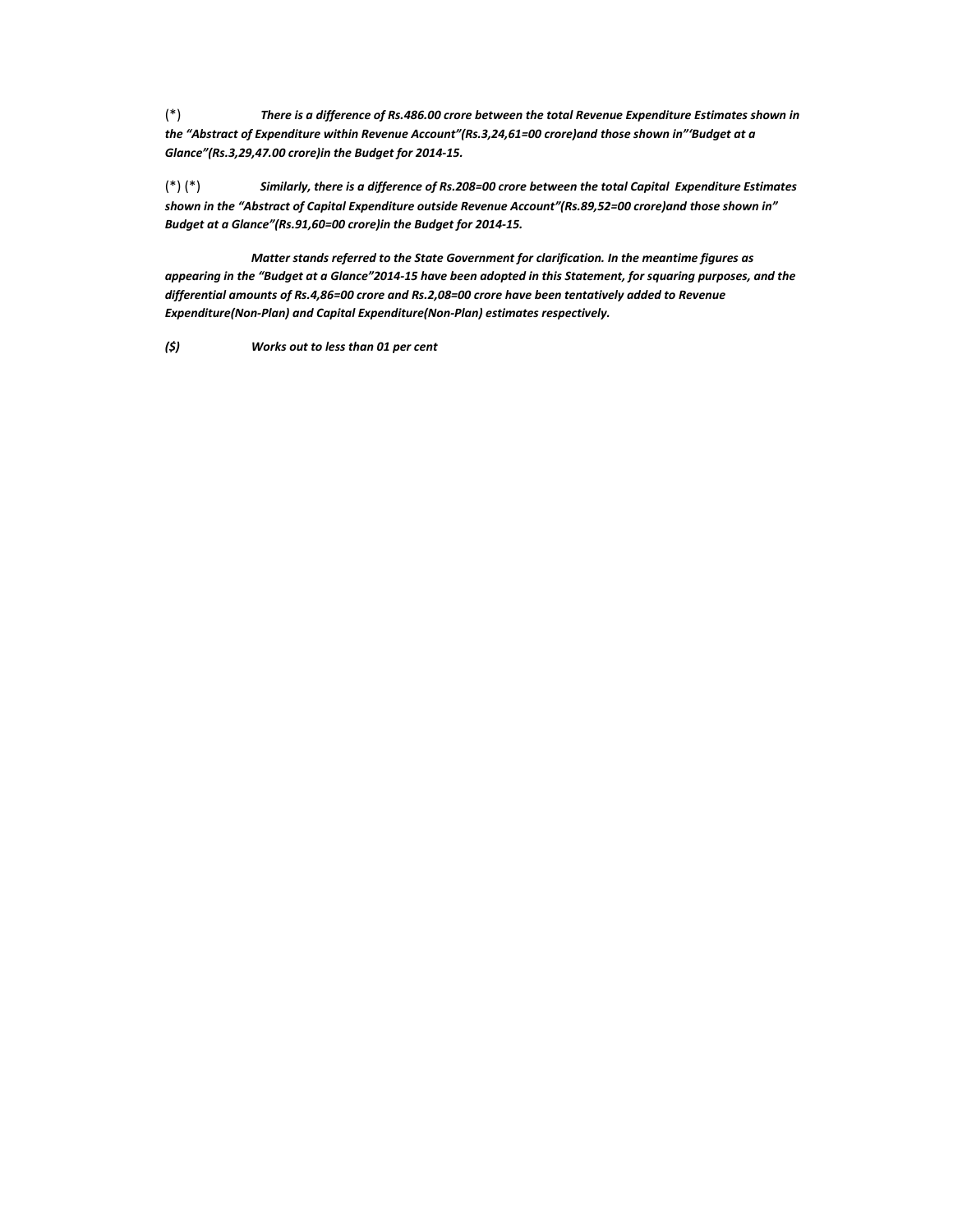# (Format of the Progressive Figures)

# T A X R E V E N U E

| <b>Months</b>   | 2014-15 |             | 2013-14 |             |
|-----------------|---------|-------------|---------|-------------|
|                 | Monthly | Progressive | Monthly | Progressive |
| April, 2014     | 8,78.25 | 8,78.25     | 860.26  | 860.26      |
| May, 2014       | 3,43.37 | 12,21.62    | 1119.99 | 1980.25     |
| June, 2014      | 9,97.65 | 22,19.27    | 372.97  | 2533.22     |
| July, 2014      |         |             | 1477.79 | 3831.01     |
| August, 2014    |         |             | 292.92  | 4123.93     |
| September, 2014 |         |             | 399.02  | 4522.95     |
| October, 2014   |         |             | 1155.05 | 5678.00     |
| November, 2014  |         |             | 1326.68 | 7004.86     |
| December, 2014  |         |             | 613.74  | 7618.60     |
| January, 2015   |         |             | 1412.25 | 9030.85     |
| February, 2015  |         |             | 546.69  | 9577.54     |
| March, 2015     |         |             | 1468.37 | 1 10 45.91  |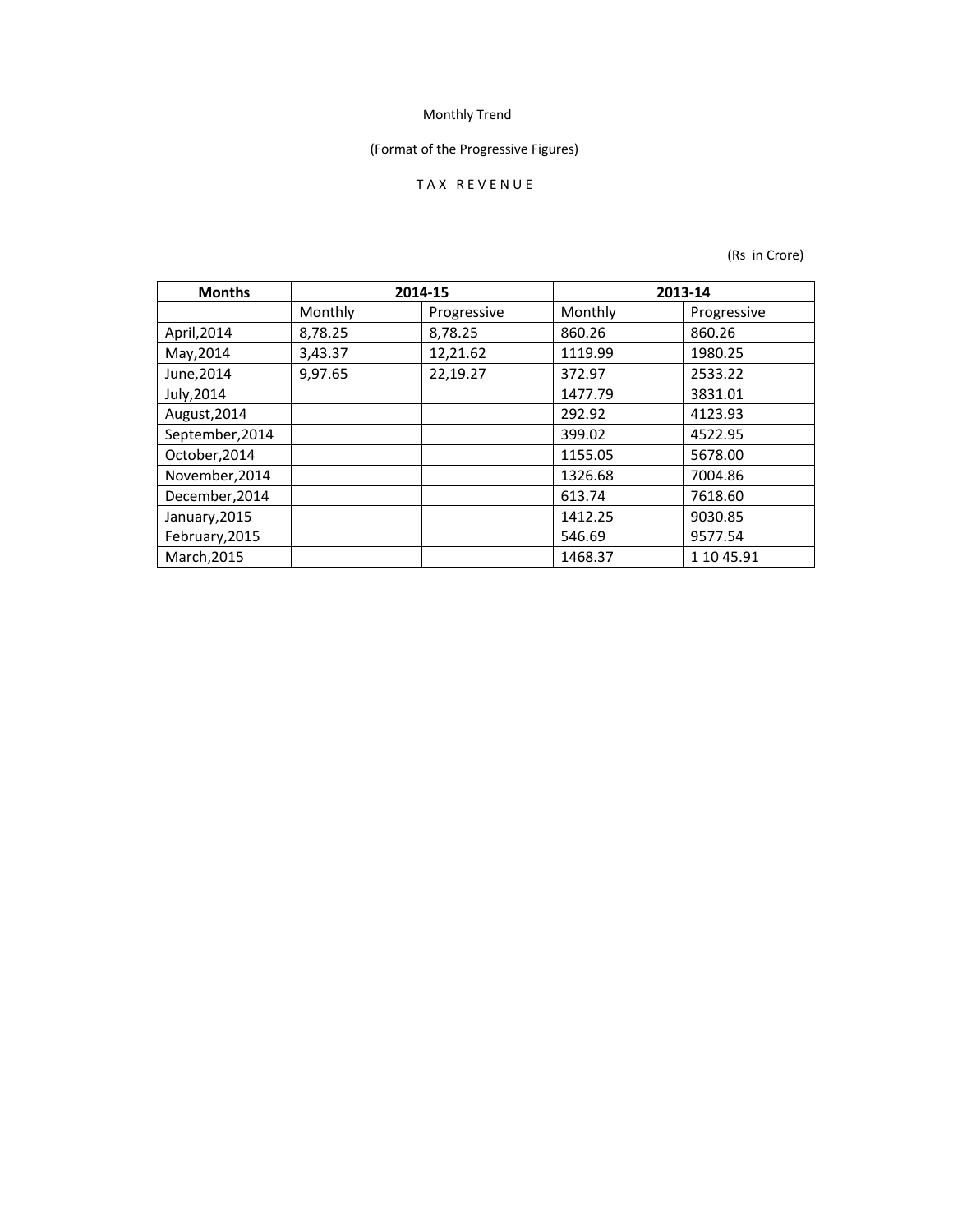# (Format of the Progressive Figures)

### NON ‐T A X R E V E N U E

| <b>Months</b>   | 2014-15 |             |         | 2013-14     |
|-----------------|---------|-------------|---------|-------------|
|                 | Monthly | Progressive | Monthly | Progressive |
| April, 2014     | 2,04.31 | 2,04.31     | 109.99  | 109.99      |
| May, 2014       | 1,52.66 | 3,56.97     | 107.71  | 217.70      |
| June, 2014      | 1,38.97 | 4,95.94     | 112.51  | 330.21      |
| July, 2014      |         |             | 155.42  | 485.63      |
| August, 2014    |         |             | 276.16  | 761.79      |
| September, 2014 |         |             | 126.65  | 888.44      |
| October, 2014   |         |             | 149.43  | 1037.67     |
| November, 2014  |         |             | 213.23  | 1250.90     |
| December, 2014  |         |             | 147.04. | 1397.94     |
| January, 2015   |         |             | 157.84  | 1555.78     |
| February, 2015  |         |             | 154.34  | 1710.12     |
| March, 20154    |         |             | 1111.96 | 2822.08     |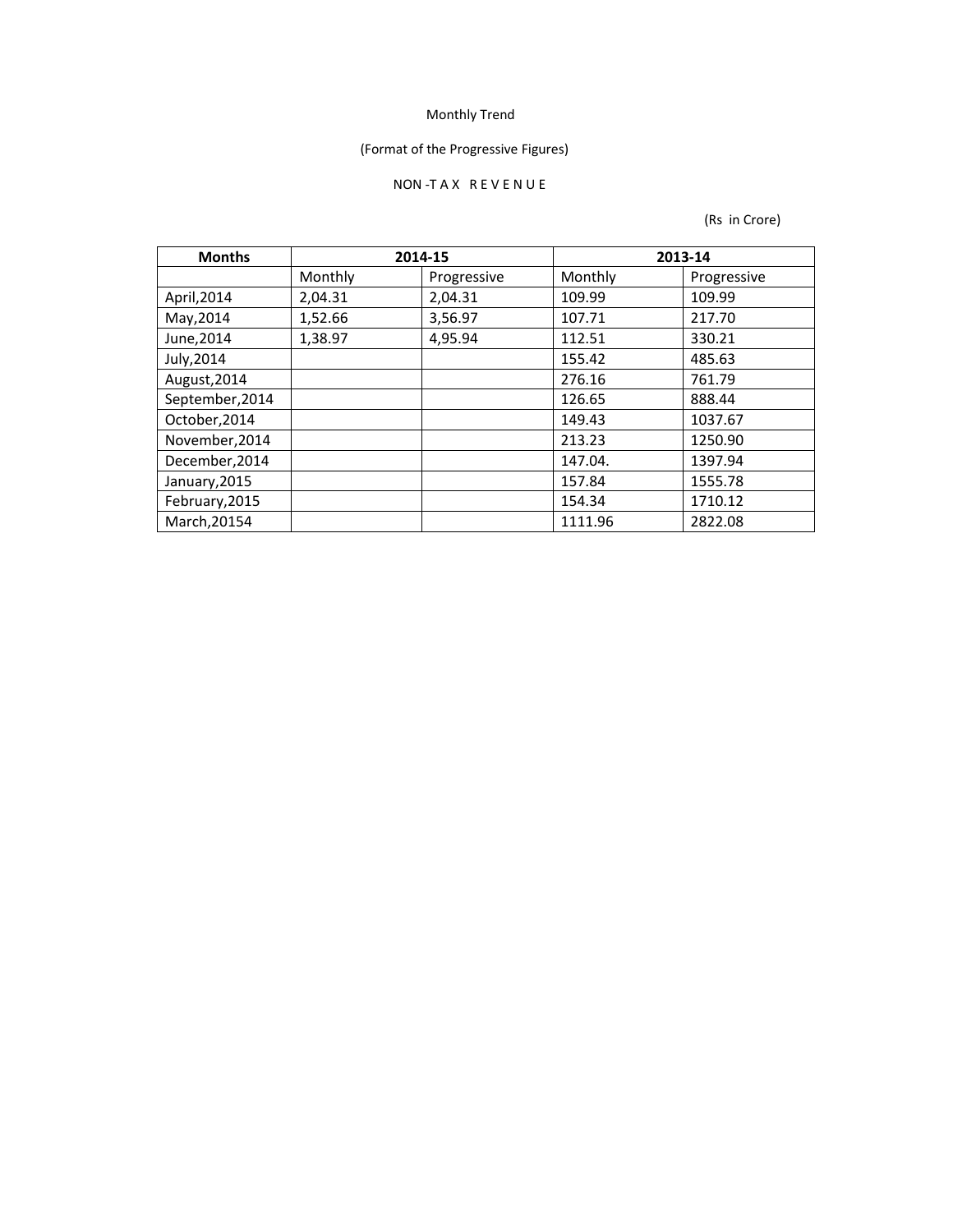# (Format of the Progressive Figures)

## REVENUE RECEIPTS

#### OF GRANTS‐IN‐AID AND CONTRIBUTIONS

| <b>Months</b>   |          | 2014-15     |                          | 2013-14     |
|-----------------|----------|-------------|--------------------------|-------------|
|                 | Monthly  | Progressive | Monthly                  | Progressive |
| April, 2014     | -        |             |                          |             |
| May, 2014       | 5,05.52  | 5,05.52     | 1441.79                  | 1441.79     |
| June, 2014      | 12,67.45 | 17,72.97    | -                        | 1441.79     |
| July, 2014      |          |             | 1878.22                  | 3320.01     |
| August, 2014    |          |             | $\overline{\phantom{a}}$ | 3320.01     |
| September, 2014 |          |             | 1134.21                  | 4454.22     |
| October, 2014   |          |             |                          | 4454.22     |
| November, 2014  |          |             | 3135.23                  | 7589.45     |
| December, 2014  |          |             | 1840.97                  | 9430.42     |
| January, 2015   |          |             | 479.15                   | 9909.57     |
| February, 2015  |          |             | 1856.08                  | 11765.65    |
| March, 2015     |          |             | 21 13.55                 | 13879.20    |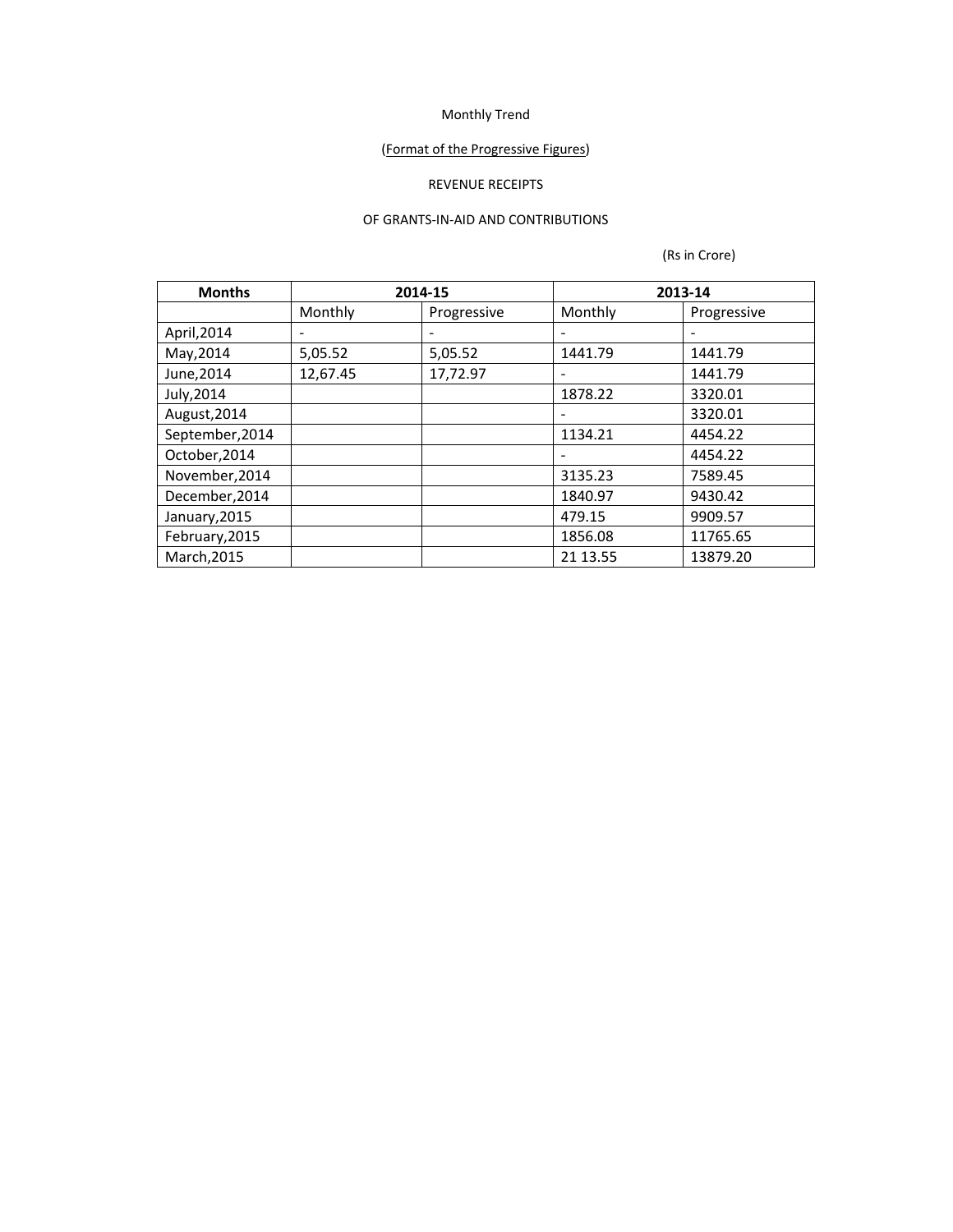### (Format of the Progressive Figures)

#### RECOVERY OF LOANS AND ADVANCES

| <b>Months</b>   | 2014-15 |             | 2013-14 |             |
|-----------------|---------|-------------|---------|-------------|
|                 | Monthly | Progressive | Monthly | Progressive |
| April, 2014     | 0.16    | 0.16        | 0.15    | 0.15        |
| May, 2014       | 0.13    | 0.29        | 0.10    | 0.25        |
| June, 2014      | 0.07    | 0.36        | 0.12    | 0.37        |
| July, 2014      |         |             | 0.14    | 0.51        |
| August, 2014    |         |             | 0.16    | 0.67        |
| September, 2014 |         |             | 0.17    | 0.84        |
| October, 2014   |         |             | 0.12    | 0.96        |
| November, 2014  |         |             | 0.11    | 1.07        |
| December, 2014  |         |             | 0.13    | 1.20        |
| January, 2015   |         |             | 0.12    | 1.32        |
| February, 2015  |         |             | 2.04    | 3.36        |
| March, 2015     |         |             | 0.77    | 4.13        |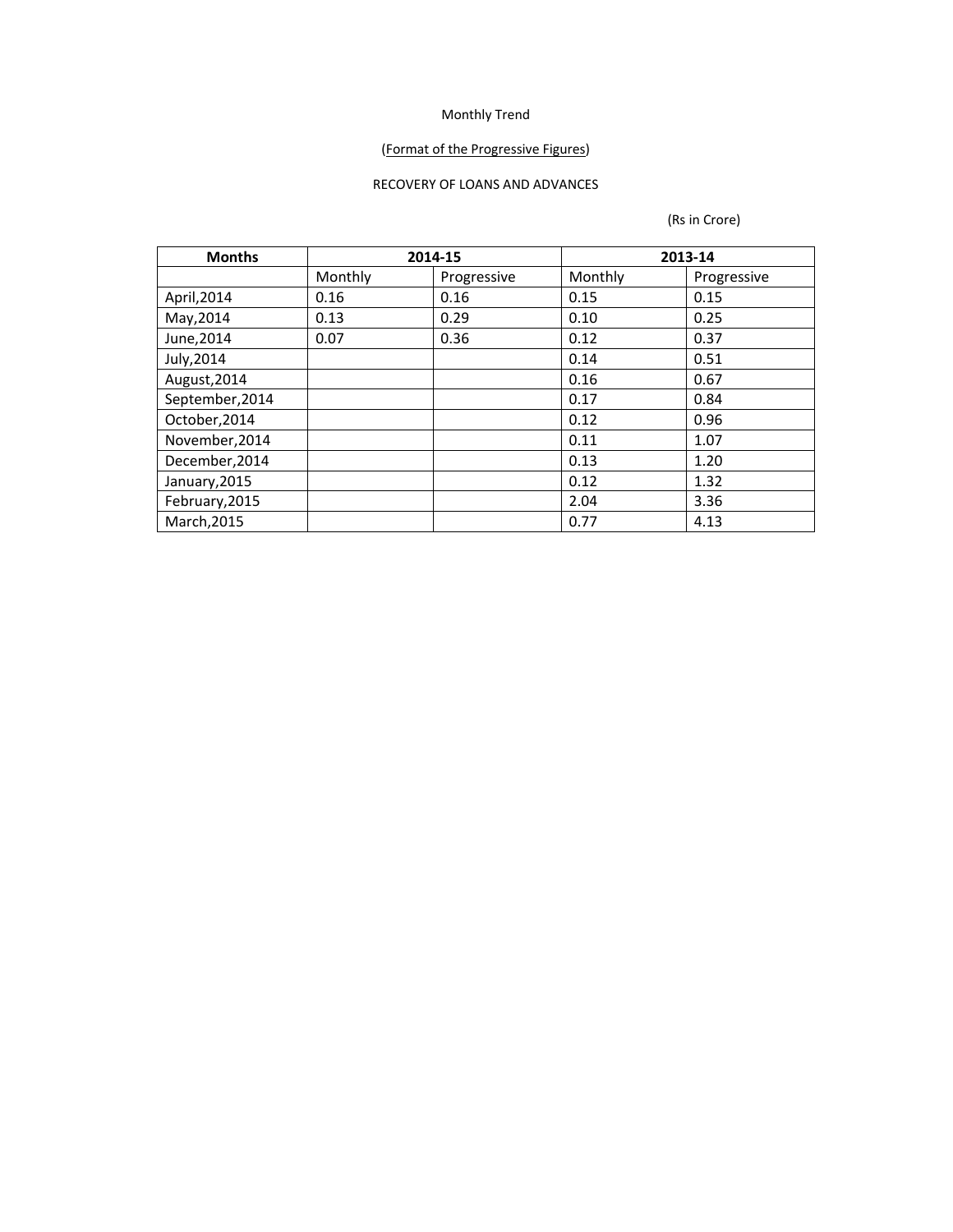### (Format of the Progressive Figures)

## BORROWINGS AND OTHER LIABILITIES

| <b>Months</b>   |              | 2014-15     | 2013-14      |             |
|-----------------|--------------|-------------|--------------|-------------|
|                 | Monthly      | Progressive | Monthly      | Progressive |
| April, 2014     | 11,63.57     | 11,63.57    | 522.65       | 522.65      |
| May, 2014       | 9,42.20      | 21,05.77    | 485.58       | 1008.23     |
| June, 2014      | $(-)1,42.36$ | 19,63.41    | 994.13       | 1902.36     |
| July, 2014      |              |             | 834.97       | 1067.39     |
| August, 2014    |              |             | 1153.93      | 2221.32     |
| September, 2014 |              |             | 98.75        | 2320.07     |
| October, 2014   |              |             | 1258.87      | 3578.94     |
| November, 2014  |              |             | $(-)1662.25$ | 1916.69     |
| December, 2014  |              |             | (-)788.54    | 1128.15     |
| January, 2015   |              |             | 689.14       | 1817.29     |
| February, 2015  |              |             | $(-)265.44$  | 1551.85     |
| March, 2015     |              |             | 1268.16      | 2820.01     |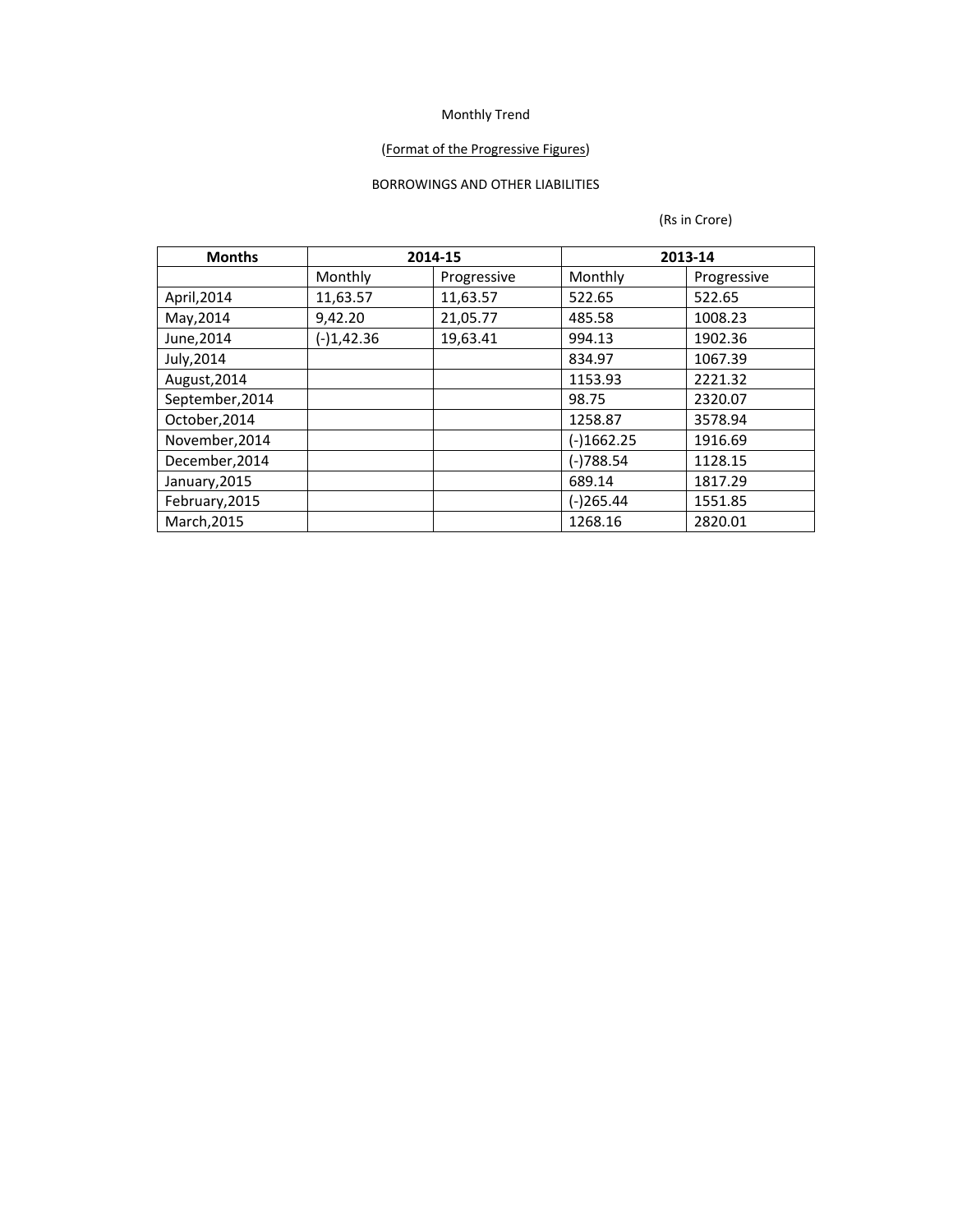### (Format of the Progressive Figures)

## NON‐PLAN EXPENDITURE ON REVENUE ACCOUNT

| <b>Months</b>   |          | 2014-15     | 2013-14 |             |
|-----------------|----------|-------------|---------|-------------|
|                 | Monthly  | Progressive | Monthly | Progressive |
| April, 2014     | 22,02.12 | 22,02.12    | 1455.34 | 1455.34     |
| May, 2014       | 18,09.22 | 40,11.34    | 1516.00 | 2971.34     |
| June, 2014      | 20,57.85 | 60,69.19    | 1232.19 | 4203.53     |
| July, 2014      |          |             | 244.04  | 6647.57     |
| August, 2014    |          |             | 1402.80 | 8050.37     |
| September, 2014 |          |             | 1495.56 | 9545.93     |
| October, 2014   |          |             | 2116.01 | 11661.94    |
| November, 2014  |          |             | 2574.58 | 14236.52    |
| December, 2014  |          |             | 1542.53 | 15779.05    |
| January, 2015   |          |             | 2212.12 | 17991.17    |
| February, 2015  |          |             | 1817.84 | 19809.01    |
| March, 2015     |          |             | 4458.60 | 24267.61    |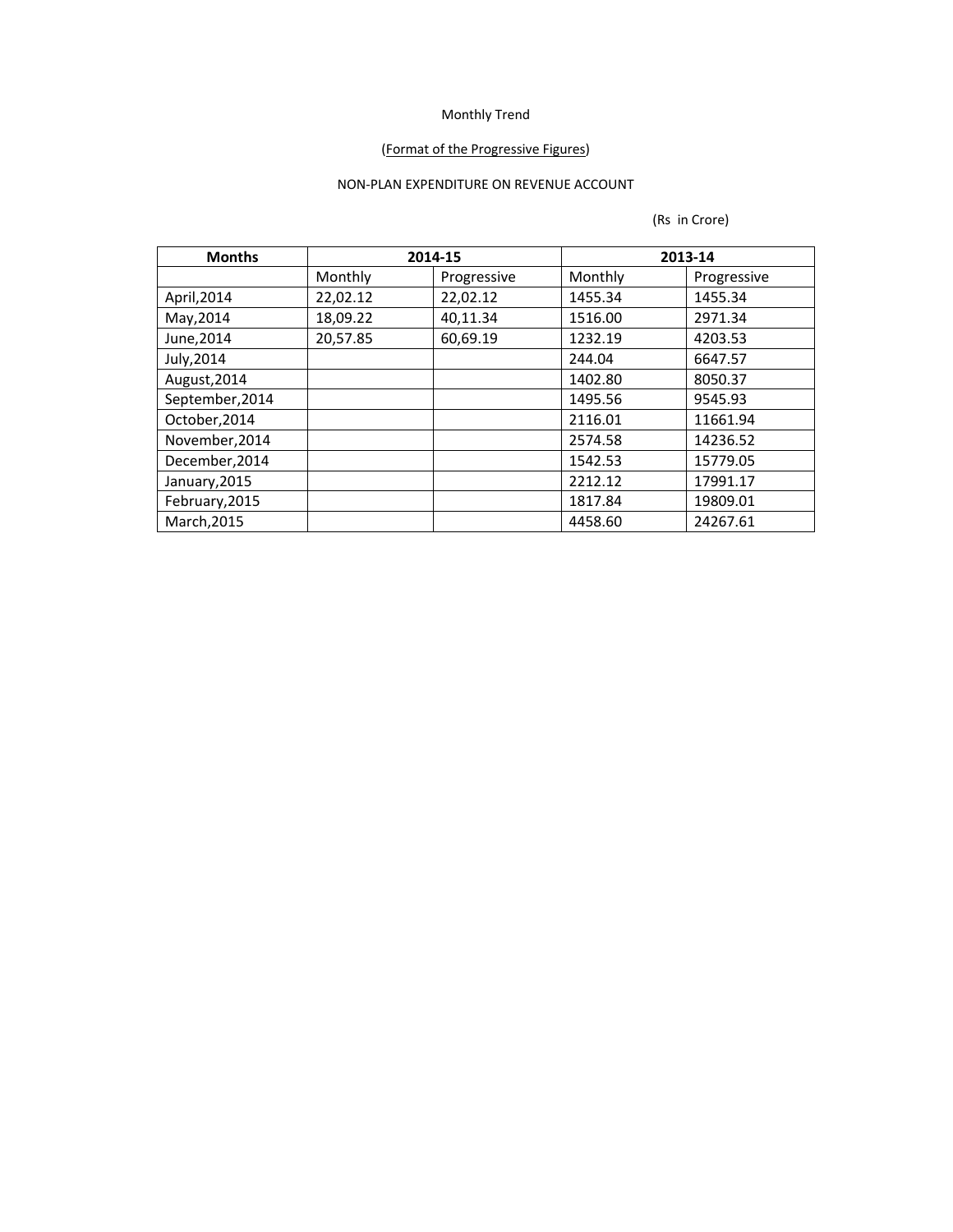### (Format of the Progressive Figures)

## NON‐PLANEXPENDITURE ON INTEREST PAYMENMTS

| <b>Months</b>   | 2014-15                  |             |             | 2013-14     |
|-----------------|--------------------------|-------------|-------------|-------------|
|                 | Monthly                  | Progressive | Monthly     | Progressive |
| April, 2014     | $\overline{\phantom{a}}$ | -           |             |             |
| May, 2014       | 2,39.69                  | 2,39.69     | 1490.18     | 1490.18     |
| June, 2014      | 1,98.46                  | 4,38.15     |             | 1490.19     |
| July, 2014      |                          |             | 127.06      | 1617.24     |
| August, 2014    |                          |             |             | 1617.24     |
| September, 2014 |                          |             |             | 1617.24     |
| October, 2014   |                          |             | 3.43        | 1620.67     |
| November, 2014  |                          |             | 1169.61     | 2790.28     |
| December, 2014  |                          |             | Nil         | 2790.28     |
| January, 2015   |                          |             | 413.55      | 3203.83     |
| February, 2015  |                          |             | 2.53        | 3206.36     |
| March, 2015     |                          |             | $(-)633.72$ | 2572.64     |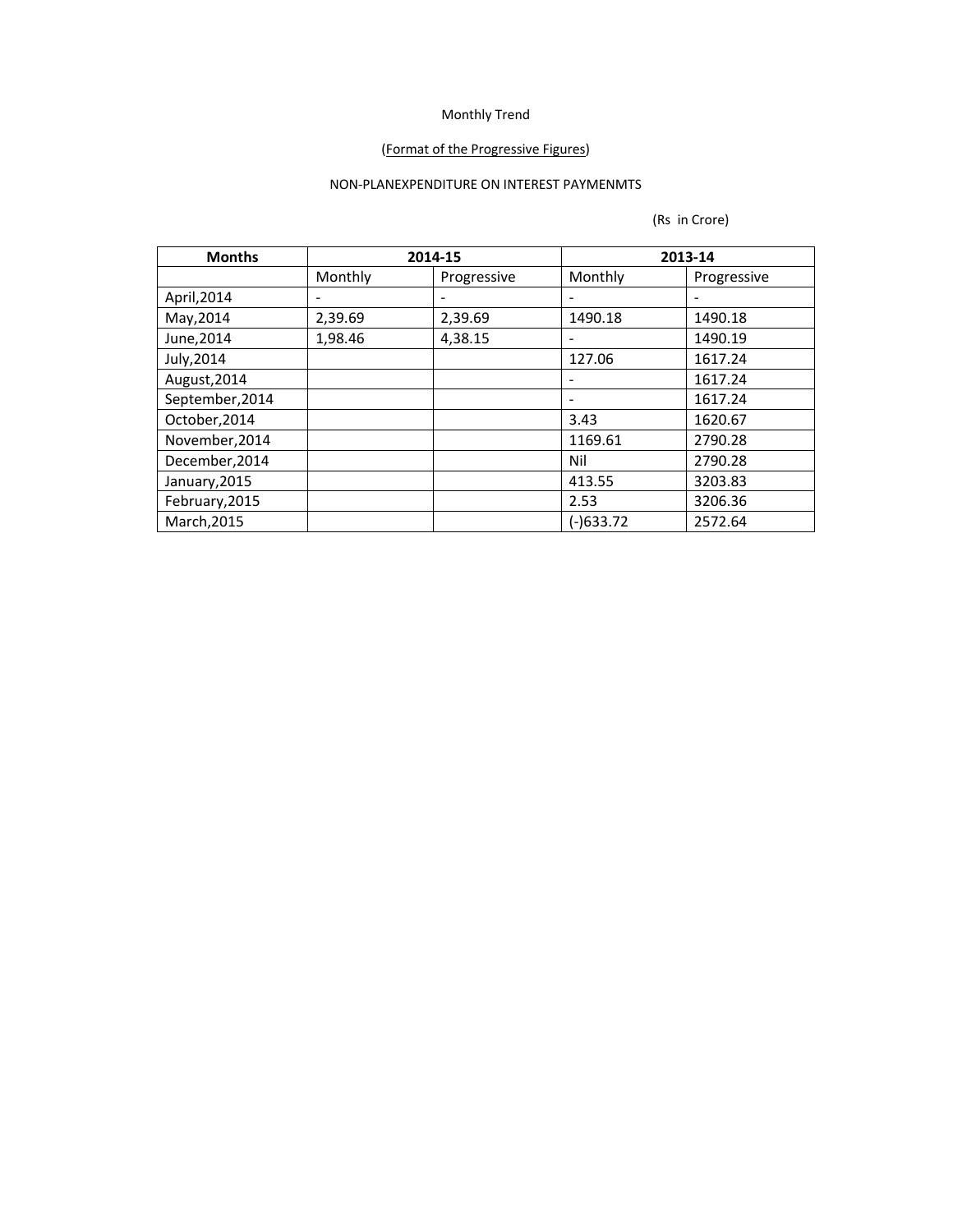### (Format of the Progressive Figures)

## NON‐PLANEXPENDITURE ON CAPITAL ACCOUNT

| <b>Months</b>   |          | 2014-15     |         | 2013-14     |
|-----------------|----------|-------------|---------|-------------|
|                 | Monthly  | Progressive | Monthly | Progressive |
| April, 2014     | 66.66    | 66.66       | 6.10    | 6.10        |
| May, 2014       | (-)01.35 | 65.31       | 20.60   | 26.70       |
| June, 2014      | 53.74    | 1,19.05     | 31.38   | 58.08       |
| July, 2014      |          |             | 14.02   | 72.10       |
| August, 2014    |          |             | 12.84   | 84.94       |
| September, 2014 |          |             | 41.84   | 126.78      |
| October, 2014   |          |             | 44.63   | 171.41      |
| November, 2014  |          |             | 19.27   | 190.68      |
| December, 2014  |          |             | 38.05   | 228.73      |
| January, 2015   |          |             | 95.17   | 323.90      |
| February, 2015  |          |             | 53.75   | 377.65      |
| March, 2015     |          |             | 129.43  | 507.08      |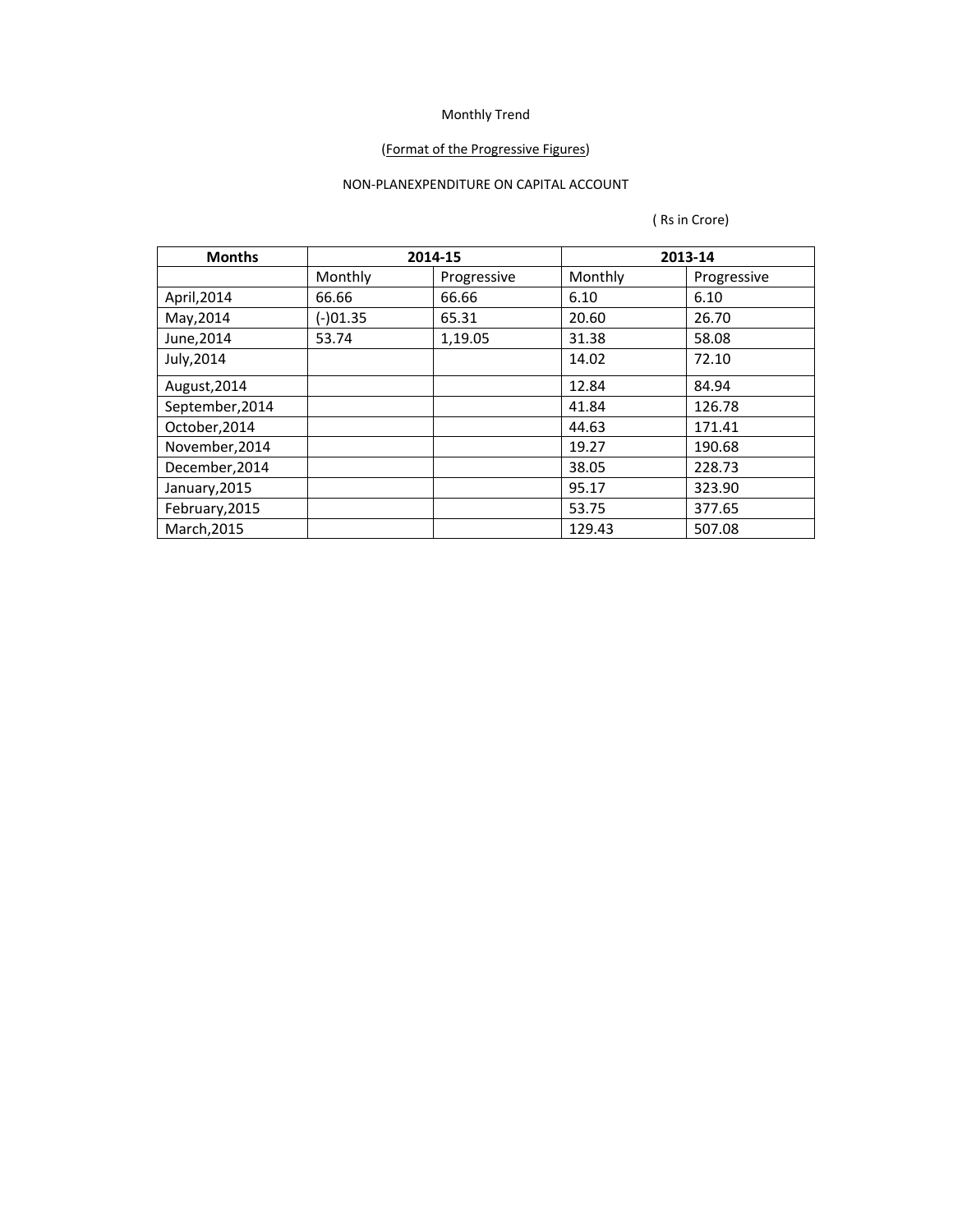### (Format of the Progressive Figures)

## PLAN EXPENDITURE ON REVENUE ACCOUNT

| <b>Months</b>   |         | 2014-15     |             | 2013-14     |
|-----------------|---------|-------------|-------------|-------------|
|                 | Monthly | Progressive | Monthly     | Progressive |
| April, 2014     | 48.37   | 48.37       | 33.99       | 33.99       |
| May, 2014       | 39.43   | 87.80       | 1531.31     | 1565.30     |
| June, 2014      | 1,09.03 | 1,96.83     | 70.45       | 1635.75     |
| July, 2014      |         |             | 79.56       | 1715.31     |
| August, 2014    |         |             | 115.31      | 1830.62     |
| September, 2014 |         |             | 54.69       | 1885.31     |
| October, 2014   |         |             | 149.36      | 2034.67     |
| November, 2014  |         |             | 124.49      | 2159.16     |
| December, 2014  |         |             | 82.70       | 2241.86     |
| January, 2015   |         |             | 188.74      | 2430.60     |
| February, 2015  |         |             | 148.02      | 2578.62     |
| March, 2015     |         |             | $(-)828.66$ | 1749.96     |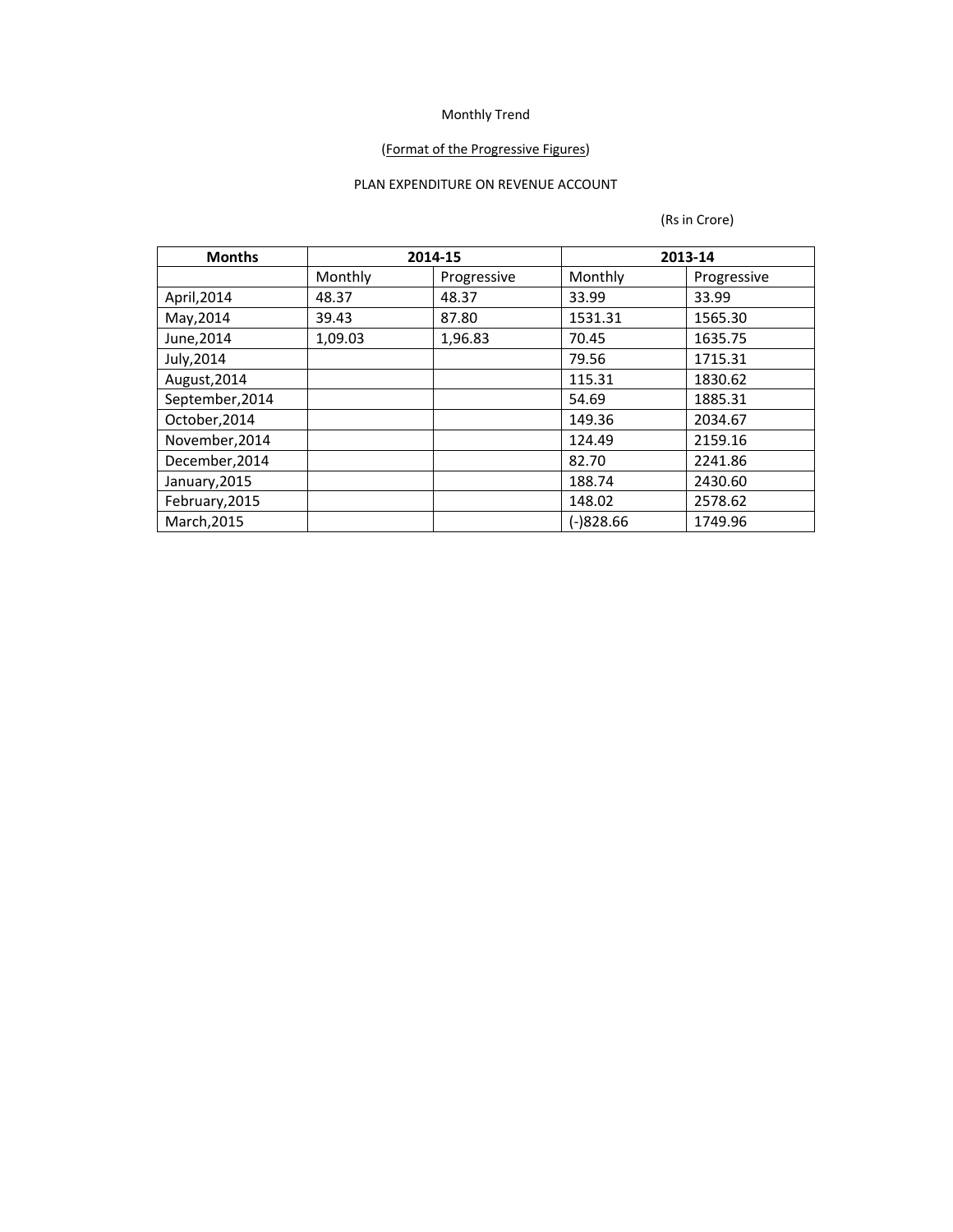### (Format of the Progressive Figures)

## PLAN EXPENDITURE ON CAPITAL ACCOUNT

| <b>Months</b>   | 2014-15    |             | 2013-14    |             |
|-----------------|------------|-------------|------------|-------------|
|                 | Monthly    | Progressive | Monthly    | Progressive |
| April, 2014     | $(-)04.20$ | (-)04.20    | $(-)03.18$ | $(-)3.18$   |
| May, 2014       | 29.92      | 25.72       | 86.26      | 83.08       |
| June, 2014      | 36.00      | 61.72       | 44.59      | 127.67      |
| July, 2014      |            |             | 109.01     | 236.68      |
| August, 2014    |            |             | 190.71     | 427.39      |
| September, 2014 |            |             | 164.37     | 591.76      |
| October, 2014   |            |             | 243.75     | 835.51      |
| November, 2014  |            |             | 291.04     | 1126.55     |
| December, 2014  |            |             | 149.74     | 1276.29     |
| January, 2015   |            |             | 229.64     | 1505.93     |
| February, 2015  |            |             | 264.86     | 1770.79     |
| March, 2015     |            |             | 2154.47    | 3925.26     |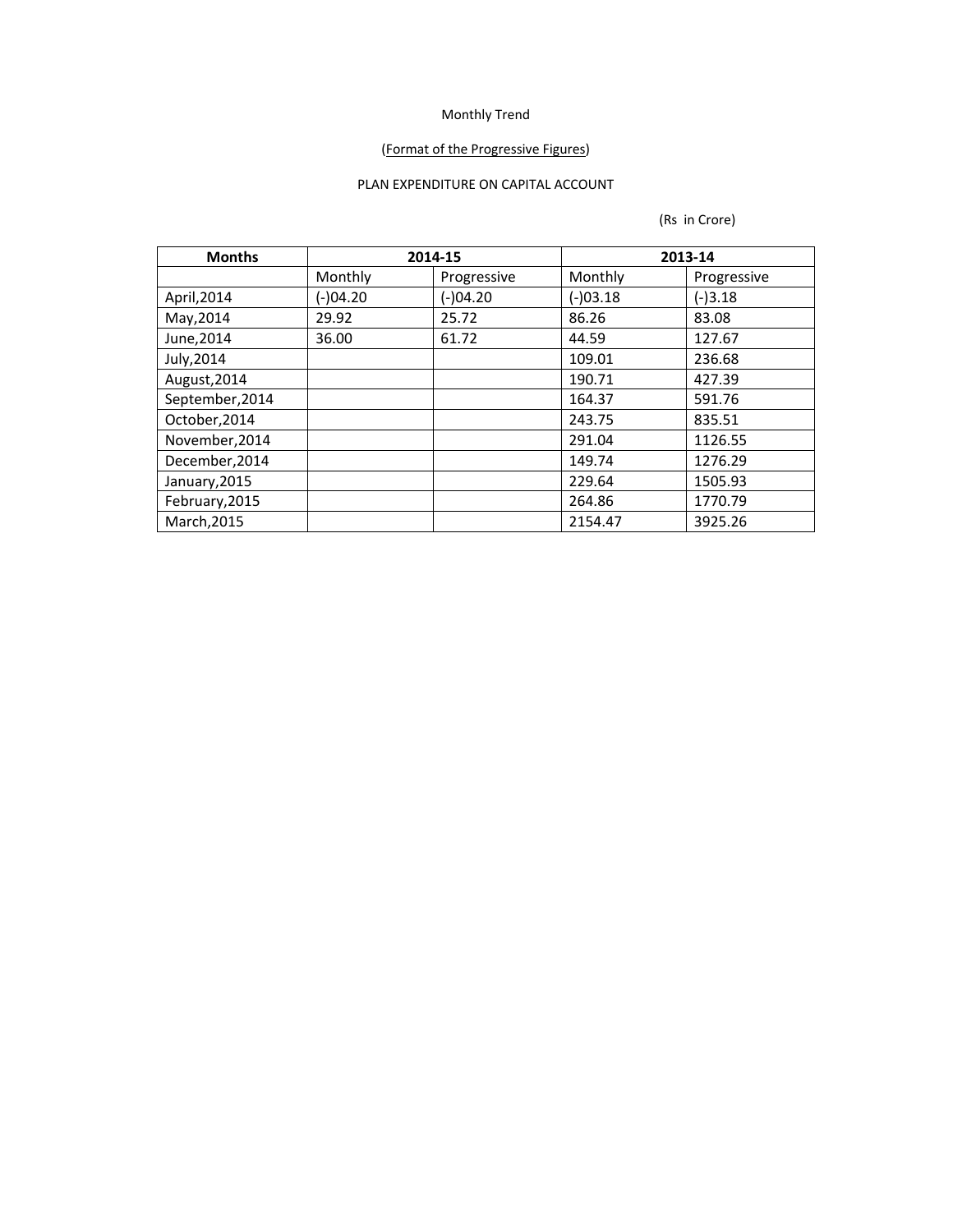### (Format of the Progressive Figures)

## TOTAL EXPENDITURE ON REVENUE ACCOUNT

| <b>Months</b>   | 2014-15  |             | 2013-14 |             |
|-----------------|----------|-------------|---------|-------------|
|                 | Monthly  | Progressive | Monthly | Progressive |
| April, 2014     | 21,83.83 | 21,83.83    | 1489.33 | 1489.33     |
| May, 2014       | 19,15.31 | 40,99.14    | 3047.31 | 4536.64     |
| June, 2014      | 21,66.88 | 62,66.02    | 1302.64 | 5839.28     |
| July, 2014      |          |             | 2523.60 | 8362.88     |
| August, 2014    |          |             | 1518.11 | 9880.99     |
| September, 2014 |          |             | 1550.25 | 11431.24    |
| October, 2014   |          |             | 2265.37 | 13696.61    |
| November, 2014  |          |             | 2699.07 | 16395.68    |
| December, 2014  |          |             | 1625.23 | 18020.91    |
| January, 2015   |          |             | 2400.86 | 20421.77    |
| February, 2015  |          |             | 1965.86 | 22387.63    |
| March, 2015     |          |             | 3629.94 | 26017.57    |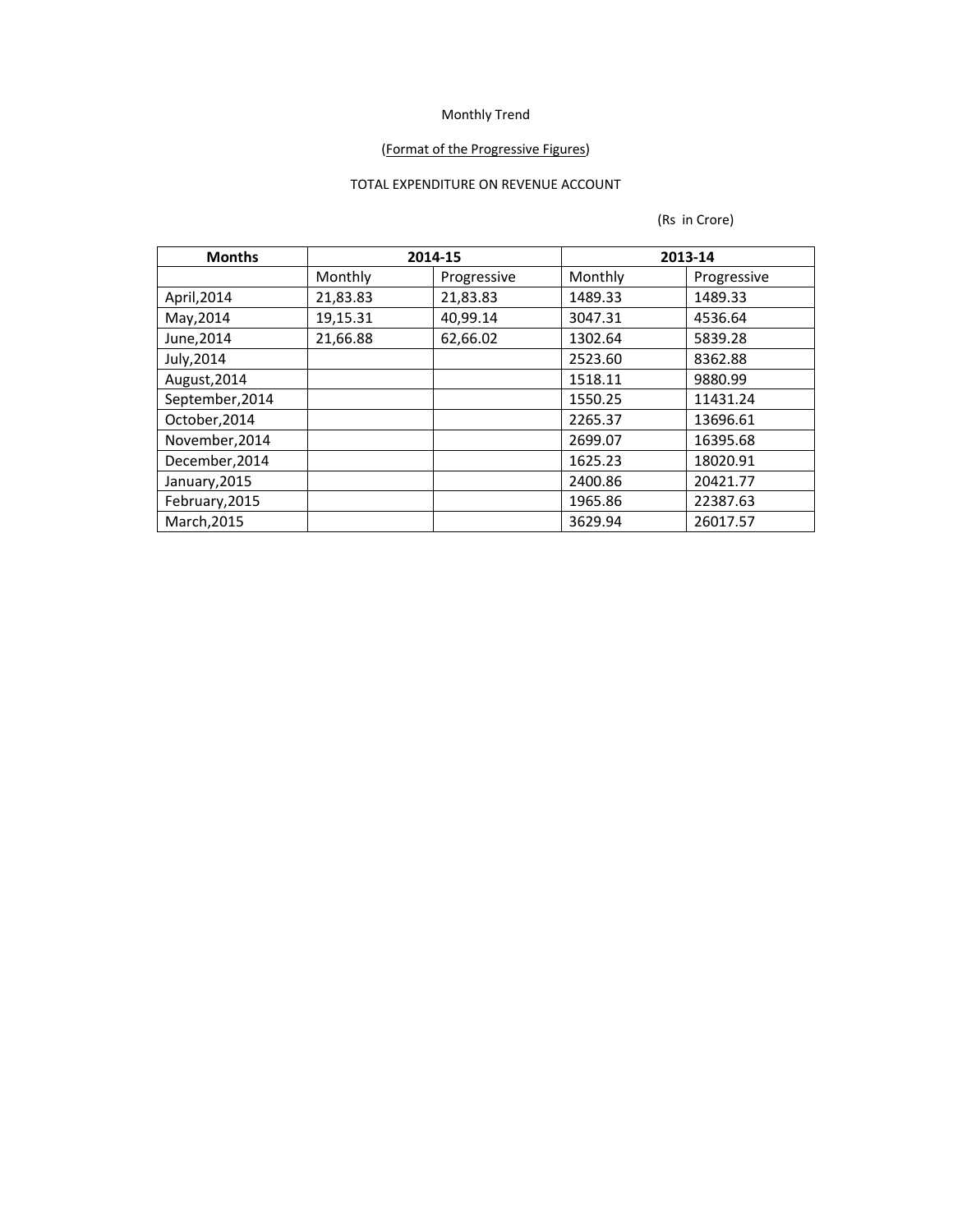# (Format of the Progressive Figures)

## TOTAL EXPENDITURE ON CAPITAL ACCOUNT

| <b>Months</b>   | 2014-15 |             | 2013-14           |             |
|-----------------|---------|-------------|-------------------|-------------|
|                 | Monthly | Progressive | Monthly           | Progressive |
| April, 2014     | 62.46   | 62.46       | 2.92              | 2.92        |
| May, 2014       | 28.57   | 91.03       | 106.86            | 109.78      |
| June, 2014      | 89.74   | 1,80.77     | 75.97             | 185.75      |
| July, 2014      |         |             | 123.03            | 308.78      |
| August, 2014    |         |             | 203.55            | 512.33      |
| September, 2014 |         |             | 206.20            | 718.53      |
| October, 2014   |         |             | 288.39<br>1006.92 |             |
| November, 2014  |         |             | 310.31            | 1317.23     |
| December, 2014  |         |             | 187.79            | 1505.02     |
| January, 2015   |         |             | 324.81            | 1829.83     |
| February, 2015  |         |             | 318.61            | 2148.44     |
| March, 2015     |         |             | 2283.90           | 4432.34     |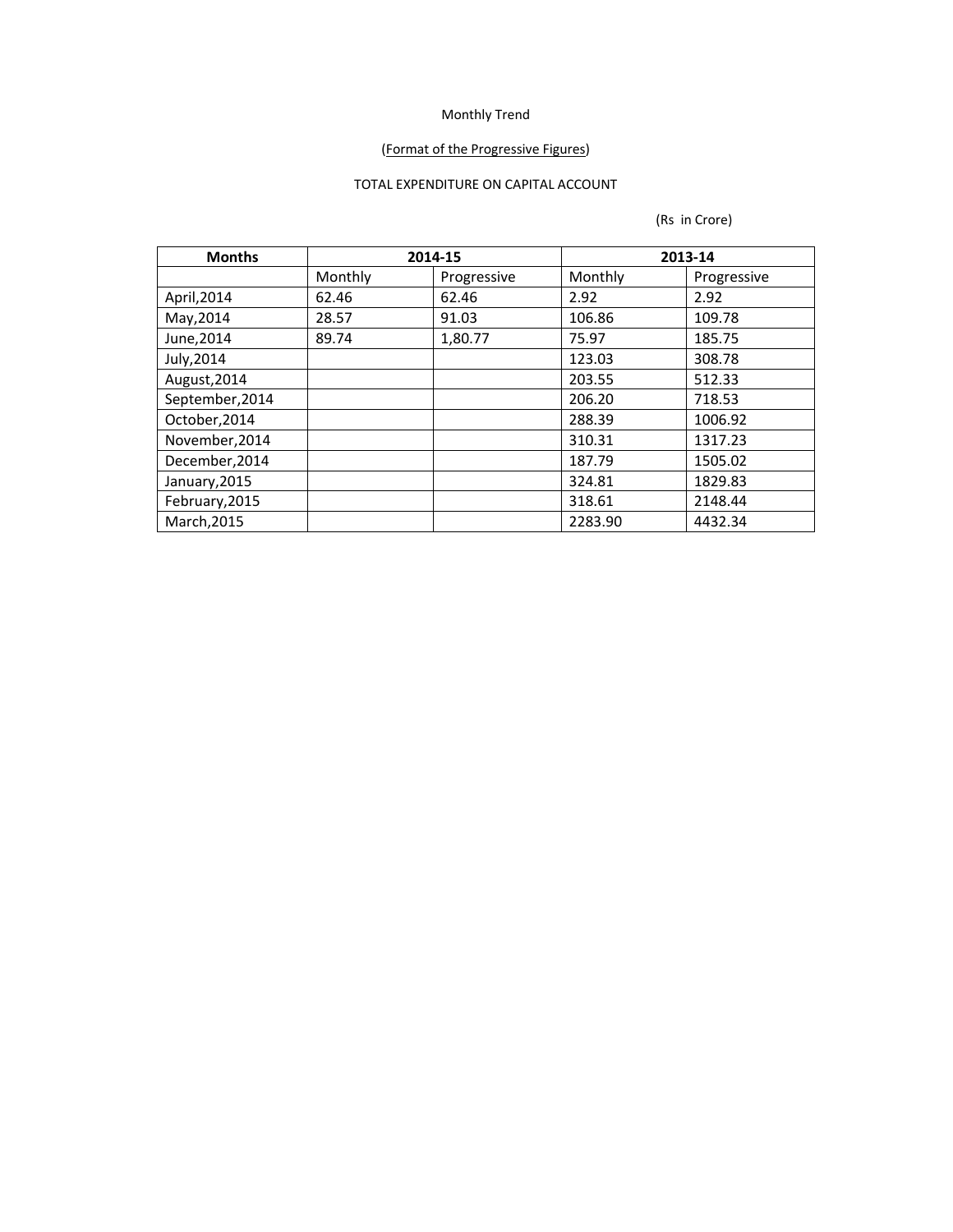### (Format of the Progressive Figures)

## LOANS AND ADVANCES DISBURSED

| <b>Months</b>   | 2014-15                  |             | 2013-14 |             |  |
|-----------------|--------------------------|-------------|---------|-------------|--|
|                 | Monthly                  | Progressive | Monthly | Progressive |  |
| April, 2014     | $\overline{\phantom{a}}$ | -           | 0.80    | 0.80        |  |
| May, 2014       | $\overline{\phantom{a}}$ | ۰           | 1.00    | 1.80        |  |
| June, 2014      | 05.16                    | 05.16       | 1.12    | 2.92        |  |
| July, 2014      |                          |             | 30.48   | 33.40       |  |
| August, 2014    |                          |             | 1.00    | 34.40       |  |
| September, 2014 |                          |             | 2.34    | 36.74       |  |
| October, 2014   |                          |             | 9.52    | 46.26       |  |
| November, 2014  |                          |             | 3.80    | 50.06       |  |
| December, 2014  |                          |             | 0.32    | 50.38       |  |
| January, 2015   |                          |             | 12.83   | 63.21       |  |
| February, 2015  |                          |             | 09.24   | 72.45       |  |
| March, 2015     |                          |             | 48.97   | 121.42      |  |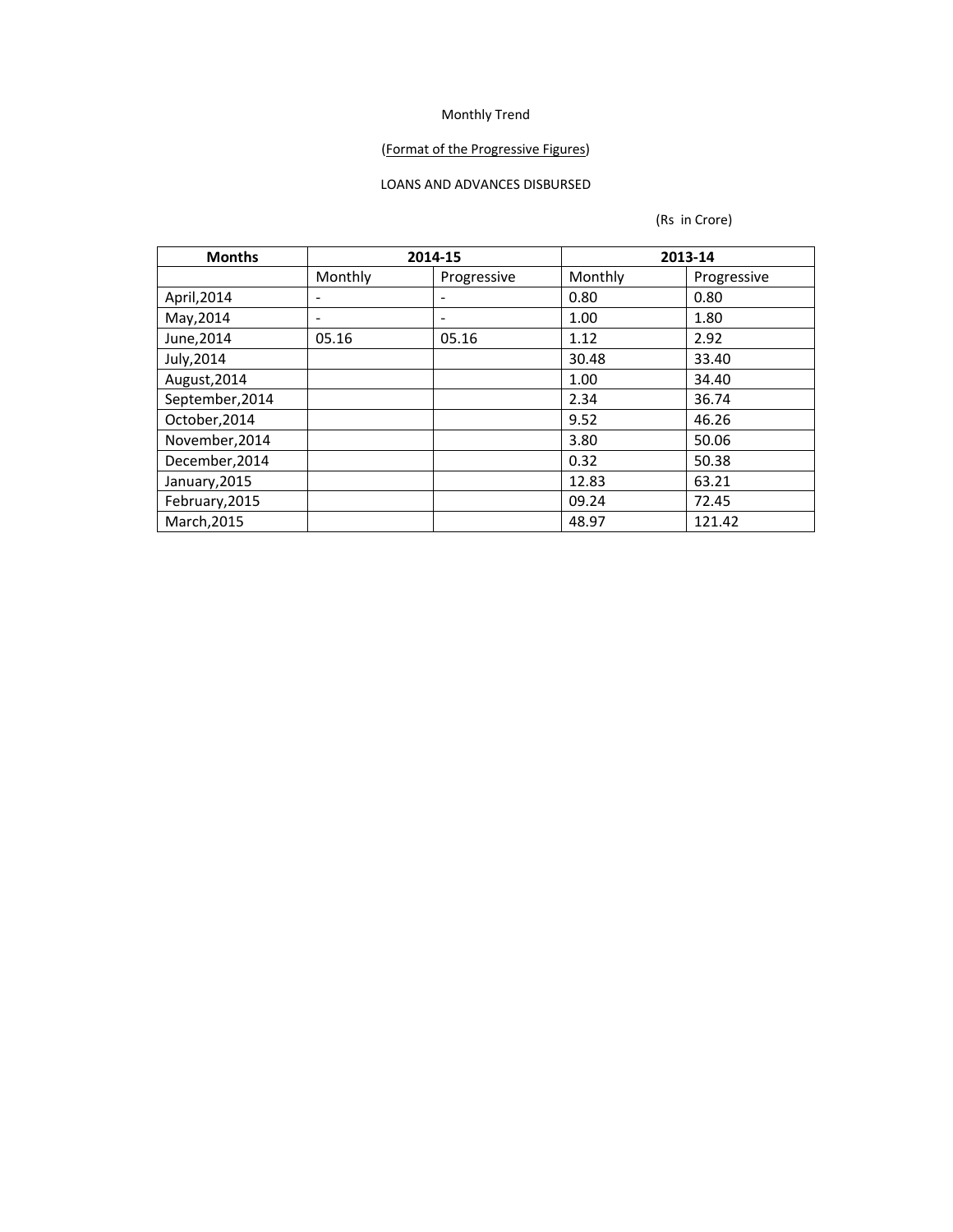### (Format of the Progressive Figures)

## REVENUE SURPLUS

| <b>Months</b>   | 2014-15       |               | 2013-14     |              |  |
|-----------------|---------------|---------------|-------------|--------------|--|
|                 | Monthly       | Progressive   | Monthly     | Progressive  |  |
| April, 2014     | $(-)11,01.27$ | $(-)11,01.27$ | $(-)519.08$ | $(-)519.08$  |  |
| May, 2014       | $(-)9, 13.76$ | (-)20,15.03   | $(-)377.82$ | $(-)896.90$  |  |
| June, 2014      | 2,37.19       | $(-)17,77.84$ | $(-)817.16$ | $(-)1714.06$ |  |
| July, 2014      |               |               | 987.83      | $(-)726.23$  |  |
| August, 2014    |               |               | $(-)949.03$ | $(-)1675.26$ |  |
| September, 2014 |               |               | 109.62      | 1565.64      |  |
| October, 2014   |               |               | 961.08      | 2526.72      |  |
| November, 2014  |               |               | 1976.25     | $(-)550.47$  |  |
| December, 2014  |               |               | 976.52      | 426.05       |  |
| January, 2015   |               |               | $(-)351.61$ | 74.44        |  |
| February, 2015  |               |               | 591.24      | 665.68       |  |
| March, 2015     |               |               | 1063.94     | 1729.62      |  |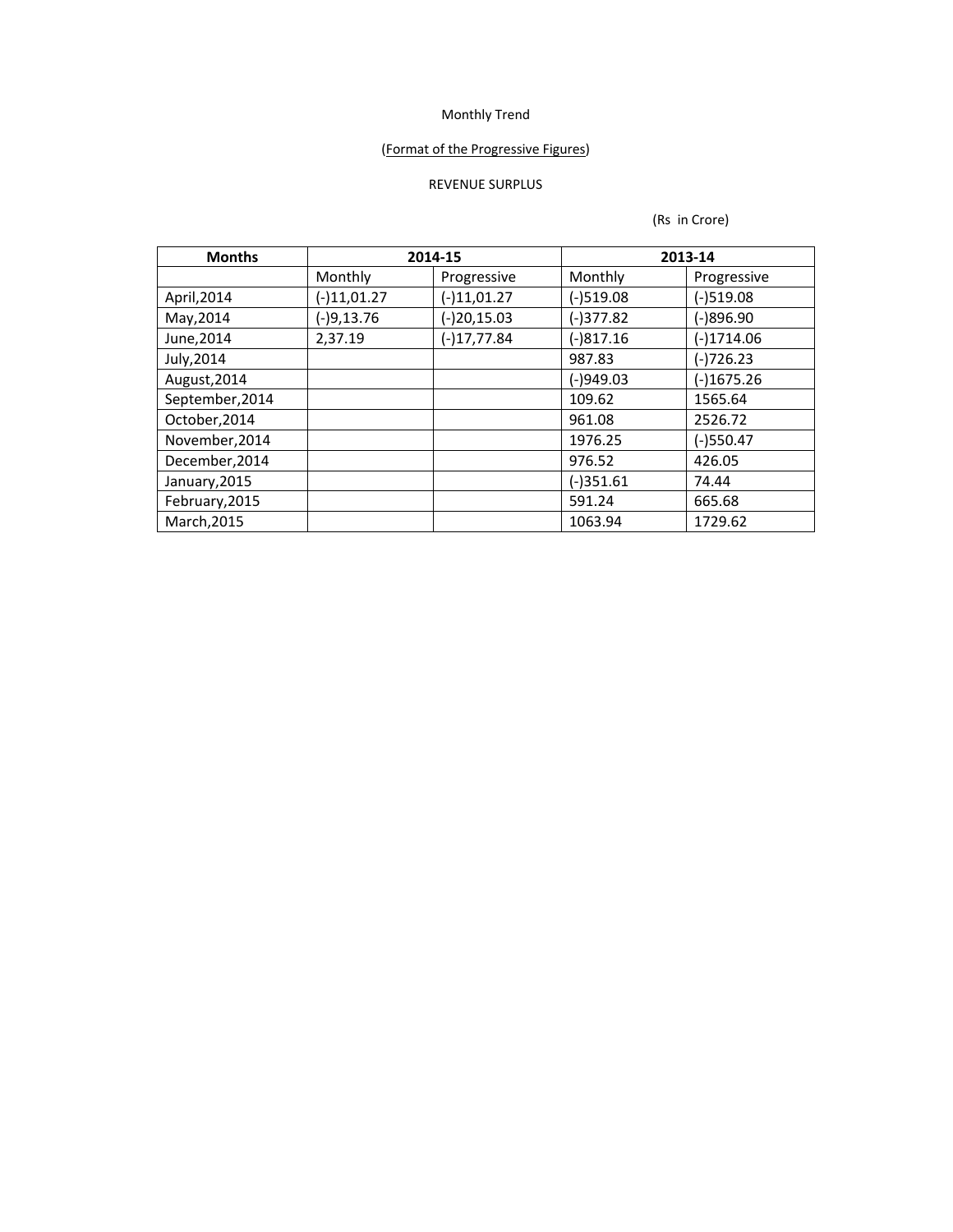## (Format of the Progressive Figures)

# FISCAL DEFICIT

| <b>Months</b>   | 2014-15      |             | 2013-14      |              |
|-----------------|--------------|-------------|--------------|--------------|
|                 | Monthly      | Progressive | Monthly      | Progressive  |
| April, 2014     | 11,63.57     | 11,63.57    | 522.65       | 522.65       |
| May, 2014       | 9,42.20      | 21,05.77    | 485.58       | 1008.23      |
| June, 2014      | $(-)1,42.36$ | 19,63.41    | 894.13       | 1902.36      |
| July, 2014      |              |             | 834.46       | $(-)1067.90$ |
| August, 2014    |              |             | 1153.42      | $(-)2221.32$ |
| September, 2014 |              |             | 98.75        | 2320.047     |
| October, 2014   |              |             | 1258.87      | 3578.94      |
| November, 2014  |              |             | $(-)1662.25$ | 1916.69      |
| December, 2014  |              |             | (-)788.54    | 1128.15      |
| January, 2015   |              |             | 689.14       | 1817.29      |
| February, 2015  |              |             | $(-)265.44$  | 1551.85      |
| March, 2015     |              |             | 1268.16      | 2820.01      |